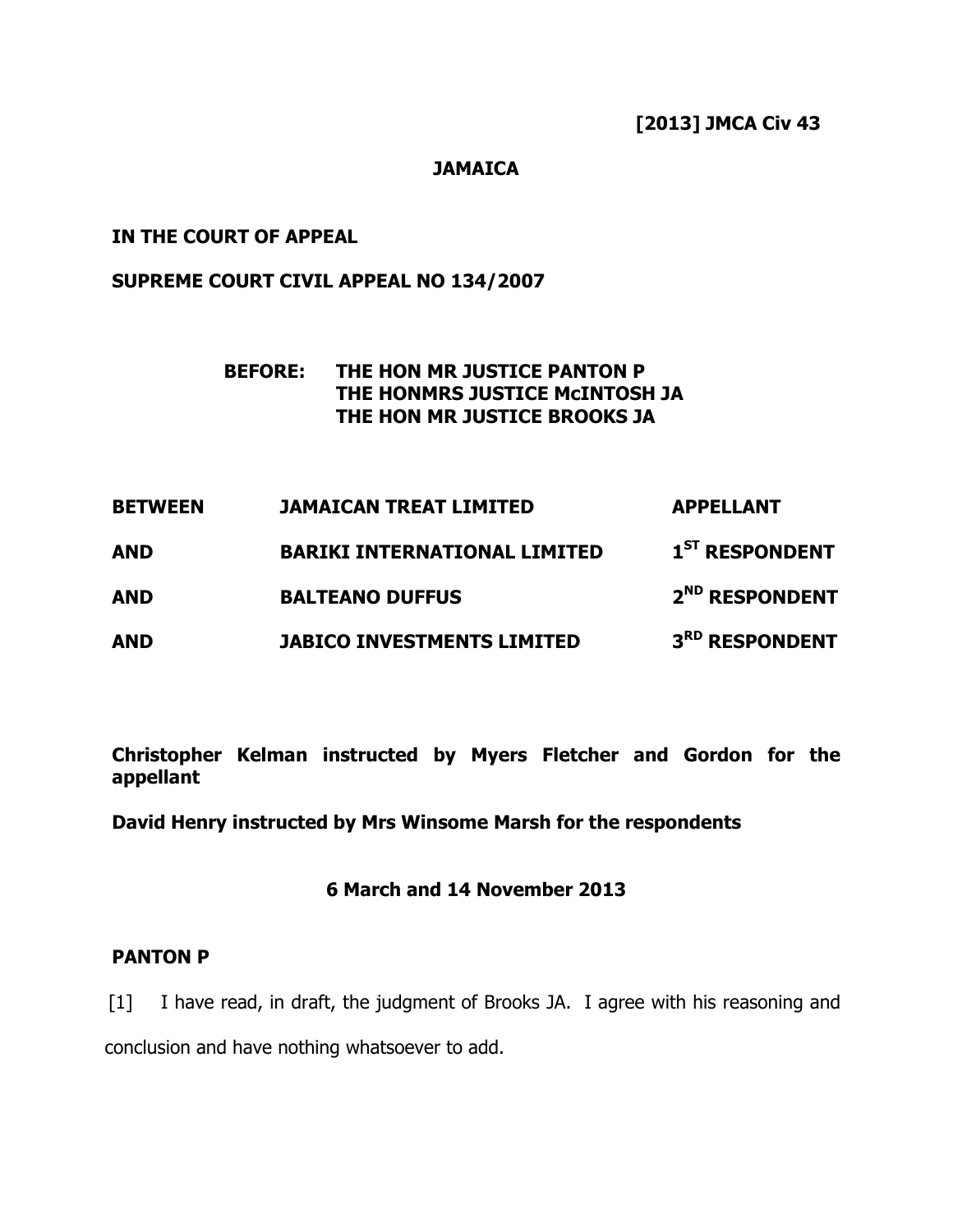#### McINTOSH JA

[2] I too have read the draft judgment of Brooks JA and agree with his reasoning and conclusions.

#### BROOKS JA

[3] On 2 January 2002, Jamaican Treat Limited (Jamaican Treat), an agri-processor, entered into two contracts with Bariki International Limited (Bariki). The contracts respectively required Bariki to secure loan financing (the short form contract) and to provide consulting services to Jamaican Treat (the long form contract). In return for its services for the short form contract, Bariki was to have been paid a sum representing a percentage of the amount of the financing secured. In respect of the long form contract it was to have been paid a monthly fee.

[4] By October 2003, relations between the parties had soured. Bariki tendered invoices for its services and its principal, Mr Balteano Duffus, wrote to Jamaican Treat demanding the immediate repayment of loans said to have been made to Jamaican Treat. Those loans, he said, were made either by him personally or by Jabico Investments Limited (Jabico), for which he is also the principal. Jamaican Treat did not satisfy the demands and on 15 March 2004 Bariki, Mr Duffus and Jabico (together called hereafter "the respondents") filed a joint claim in the Supreme Court to recover various sums in United States dollars as well as in Jamaican currency.

[5] Jamaican Treat defended the claim, contending that Bariki had failed to provide the services efficiently or at all, and had, as a result, caused Jamaican Treat loss. It not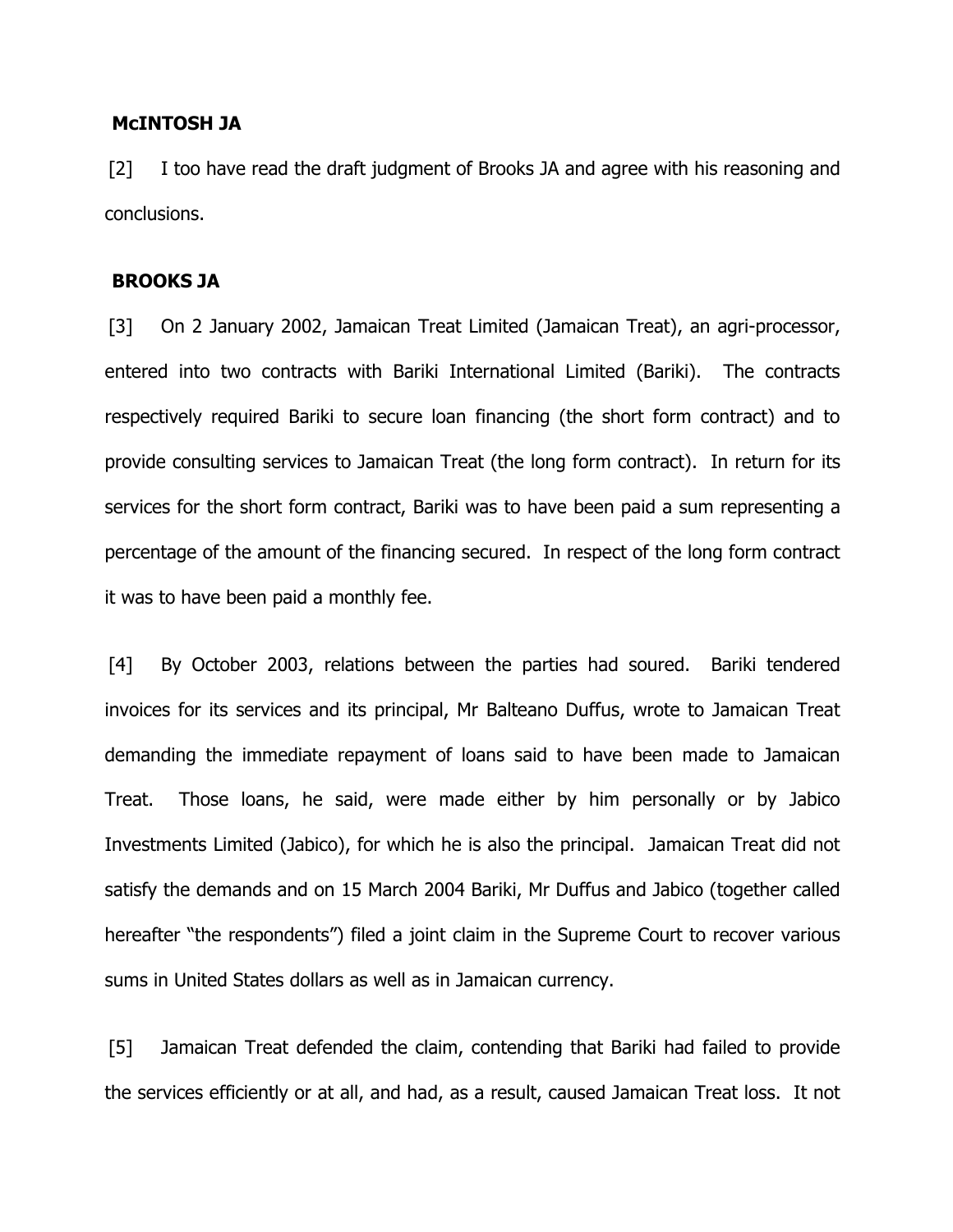only counterclaimed for damages for the claimed loss, but said that it had overpaid Bariki and, therefore, any sums due for loans by the respondents should be set off against the amount overpaid. The claim came on for trial before P Williams J on 26 September 2007.

[6] On 15 November 2007, Williams J gave judgment for the respondents totalling US\$7,360.00 and in excess of J\$1,650,000.00 respectively, together with interest on each sum. Jamaican Treat has appealed against the decision, asserting that the learned trial judge erred both in law and in fact. It asserts that she failed to consider documentary evidence, misconstrued the evidence that she did consider and failed to appreciate the separate effects of the contracts.

[7] In assessing this appeal, the contracts will be dealt with separately as different issues arise in respect of each.

#### The short form contract

[8] The short form contract consists of one typewritten page. It is mainly in respect of this contract that Jamaican Treat asserts that the learned trial judge erred on an issue of law. The essence of the issue is whether the sum due to Bariki should be calculated as a percentage of the sum committed by the financial institution providing the loan, or as a percentage of the amount actually disbursed. The total loan commitment to Jamaican Treat, and accepted by it, was \$21,800,000.00 but the amount actually disbursed was \$7,000,000.00. Jamaican Treat was unable to meet the requirements to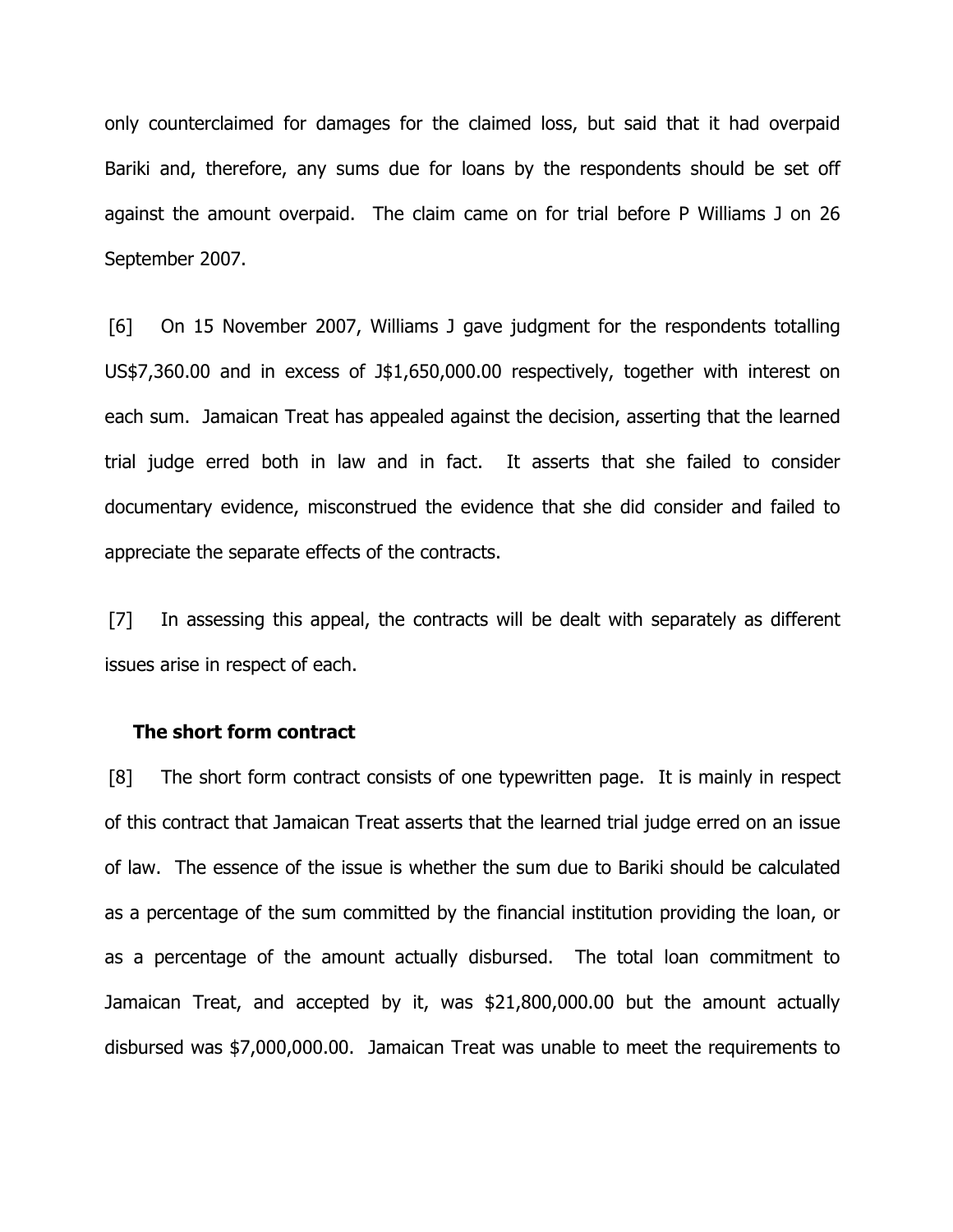access the remaining funds, it defaulted on the loans actually disbursed and the commitment was later withdrawn.

[9] The learned trial judge found that the parties had agreed in the short form contract to Bariki's fee being calculated on the amount committed. She, therefore, awarded Bariki judgment based on that calculation.

[10] Mr Kelman, on behalf of Jamaican Treat, submitted that financial practicality demanded an interpretation that the calculation be done on loans and not loan commitments.Learned counsel argued that were it to be otherwise, the result would be that the borrower would have had an obligation to pay the fee on the full commitment amount, while not, as occurred in this case, having had the benefit of the full disbursement of the loan.

[11] At paragraph 20 of his written submissions Mr Kelman submitted that the learned trial judge was too strict in her interpretation of the contract. He said, in part:

> "…The trial judge failed to place either contract in their context and look at them as a whole. She isolated them both from their matrices of facts opting, at least in respect of the short form one, for purely internal linguistic considerations and an illiberal approach. She proceeded as if the contracts were made in a vacuum without the slightest reference to their setting, background, surrounding circumstances, the genesis of the transaction and the market in which the parties were operating at the time of the formation…."

 $[12]$  He relied, in support of these submissions, on the cases of **Prenn v Simmonds** [1971] 3 All ER 237, Reardon Smith Line Ltd v Hansen-Tangen Hansen-Tangen v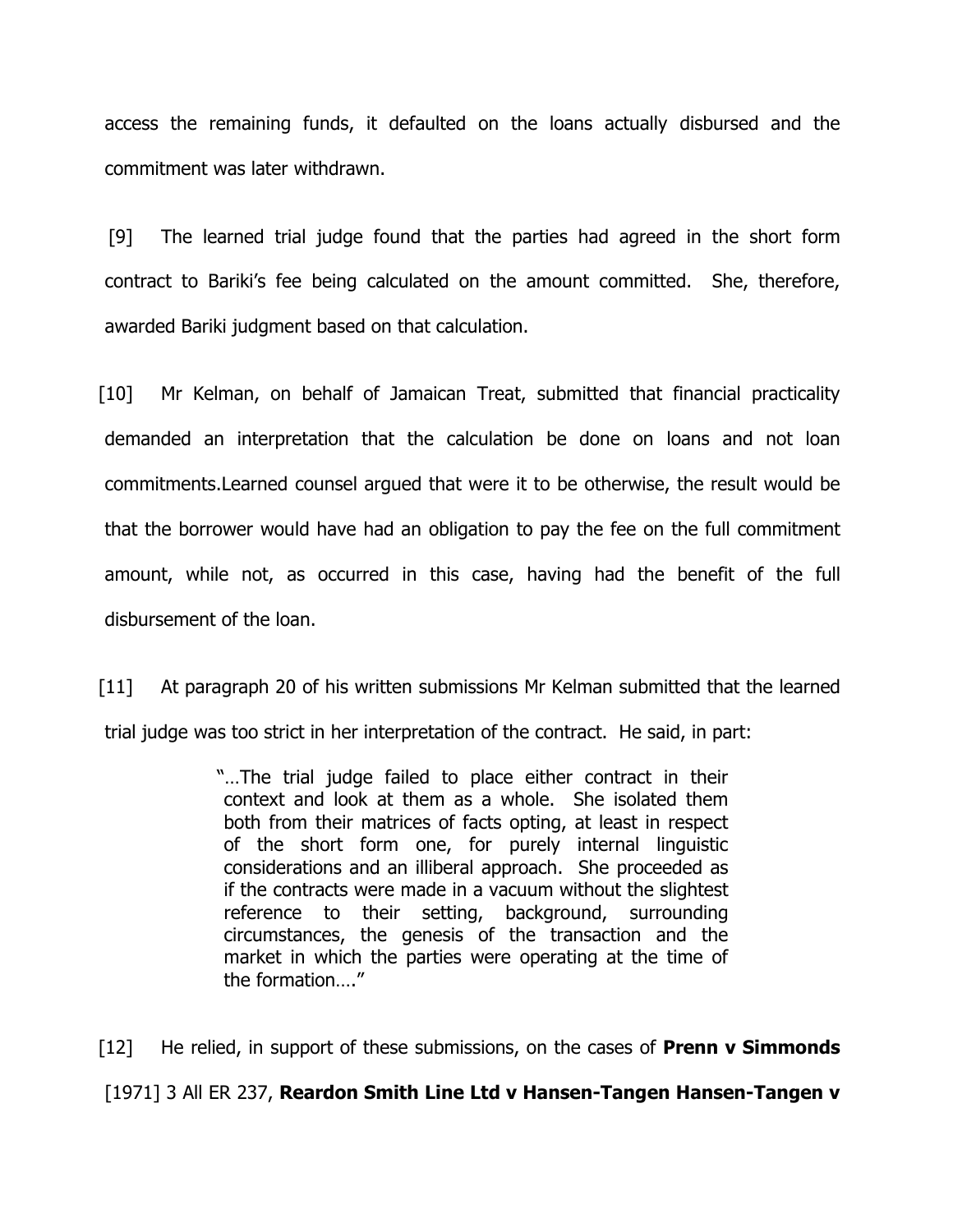# Sanko Steamship Co [1976] 3 All ER 570 and Investors Compensation Scheme Ltd v West Bromwich Building Society [1998] 1 All ER 98.

[13] Mr Henry, for the respondents, supported the learned trial judge's approach. Learned counsel argued that the court is obliged to enforce the bargain that the parties, who are not of unequal strength, have made at arm's length. The bargain, he submitted, is clear and unambiguous in respect of this point and there is no basis for importing any additional terms in order to ascertain its meaning. He pointed out that the learned trial judge was consistent in applying this principle when she addressed an aspect of Bariki's claim. As a part of its claim Bariki sought a fee in respect of certain funds that it had secured for Jamaican Treat. The learned trial judge denied that aspect of the claim on the basis that those funds were by way of grant funding and were not pursuant to a loan. She did so, Mr Henry pointed out, on the basis that the contract referred to loans and did not include grants.

[14] The logical starting point for assessing this aspect of the appeal, is to set out the relevant part of the short form contract. It states:

> "In consideration for services rendered, CLIENT [Jamaican Treat] agrees to pay CONSULTANT [Bariki] a service fee of 3% of the gross loan. Under the terms of such an arrangement, CLIENT will pay CONSULTANT twenty-five percent (25%) of the total fee in advance of the commencement of the consulting services. The remaining seventy-five percent (75%) of the fees shall be deemed earned and payable at the time and delivery and acceptance of the loan commitment." (Emphasis supplied)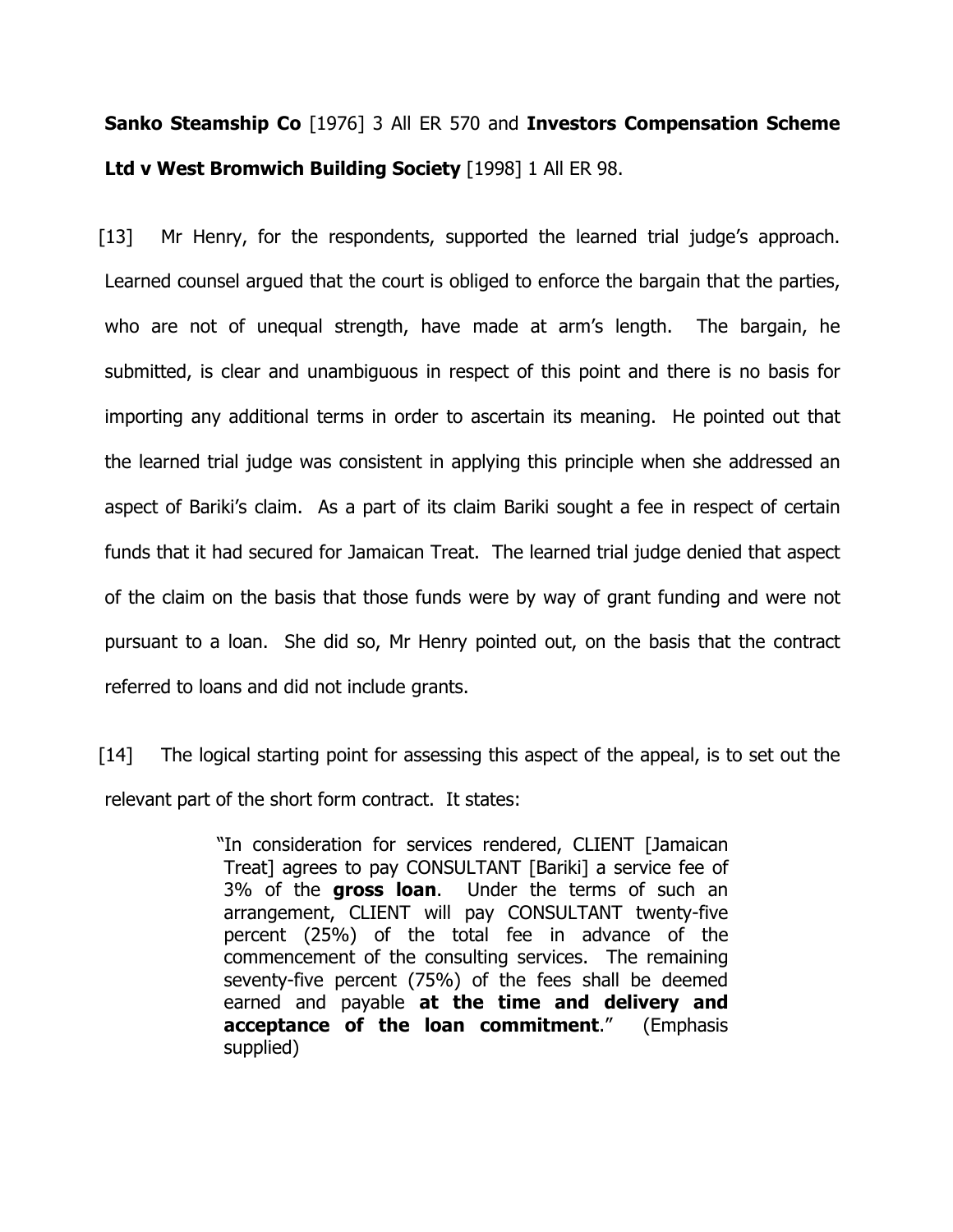[15] It is difficult to agree with Mr Kelman on this point. The highlighted portion of the quotation from the agreement admits of no ambiguity. If, as the agreement states, the fee is "deemed earned and payable at the time and delivery and acceptance of the loan commitment", then Mr Kelman's submission, that one should wait to see how much of the loan is actually disbursed in order to be able to calculate the fee, is untenable.

[16] There is little dispute as far as the documentary evidence is concerned. The total amount of commitment accepted by 27 February 2003 was \$21,800,000.00. The record reveals that Jamaica Exporters Association (JEA) disbursed, in furtherance of an earlier commitment to Jamaican Treat, the sum of \$2,000,000.00, while National Export Import Bank of Jamaica Ltd (ExIm Bank) issued, and Jamaican Treat accepted, a commitment to lend Jamaican Treat \$19,800,000.00. Prior to issuing its letter of commitment dated 7 October 2002, ExIm Bank had disbursed \$5,000,000.00 to Jamaican Treat. In the October letter, ExIm Bank stated that the \$5,000,000.00 was to be considered as a part of the \$19,800,000.00. Jamaican Treat did not immediately accept the commitment and by letter dated 25 February 2003, ExIm Bank threatened to withdraw the commitment if, among other things, Jamaican Treat did not accept the October commitment by 28 February 2003. The October commitment letter was signed by Mr Carlton Allen, on behalf of Jamaican Treat and dated 27 February 2003. The year 2002 is what actually appears on the document (it having been prepared in that year), but Mr Allen, in crossexamination accepted that it was in fact signed on 27 February 2003.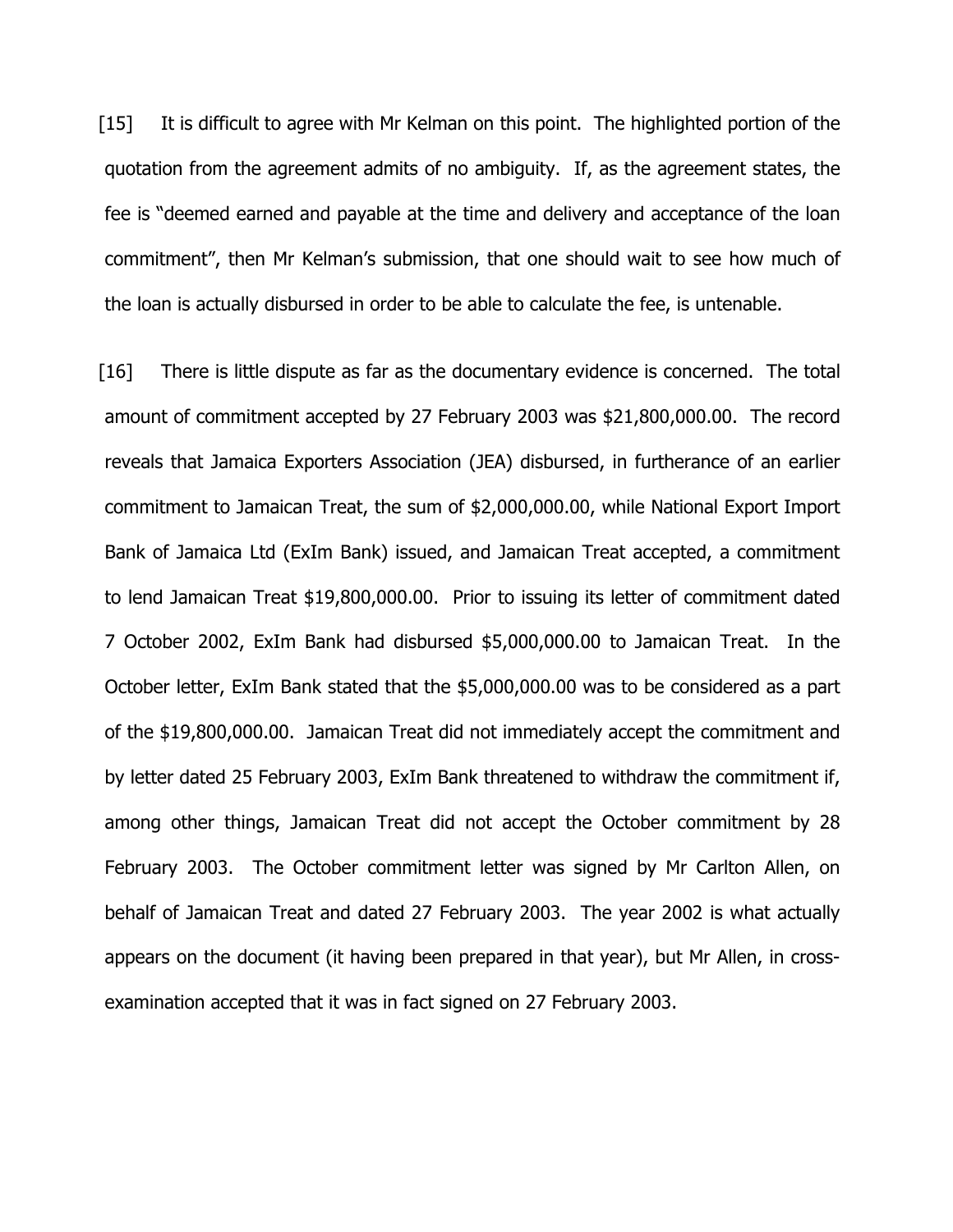[17] Based on that evidence, the fee was deemed earned and payable on 27 February 2003. The fact that Jamaican Treat did not subsequently meet the security requirements, which would have allowed the disbursement of the remaining sums, would not have affected its liability to Bariki. It was argued on behalf of Jamaican Treat, that Bariki would have known that Jamaican Treat could not have met the security requirements and should not, therefore, be allowed to claim the fee. Not only is that element not contemplated by the agreement, but the security requirements were clearly set out in ExIm Bank's commitment letter. They included the requirement of personal input by Mr Allen. As stated above, it is he who signed the acceptance and there is no evidence that Bariki would have known that Mr Allen could not have met the security requirements.

[18] The cases cited by Mr Kelman are not of assistance on this point. They are concerned with cases where the factual development did not fit exactly into the terms of the agreement between the parties. In those circumstances, the court in each case, contemplated the context of the agreement at the time of its execution, in order to determine the then aim of the parties and to give practical effect to their respective agreements. That is unnecessary in the instant case where the factual development, that is, the production and acceptance of the letter of commitment, giving rise to the fee being deemed earned and payable, is precisely what occurred. This complaint fails.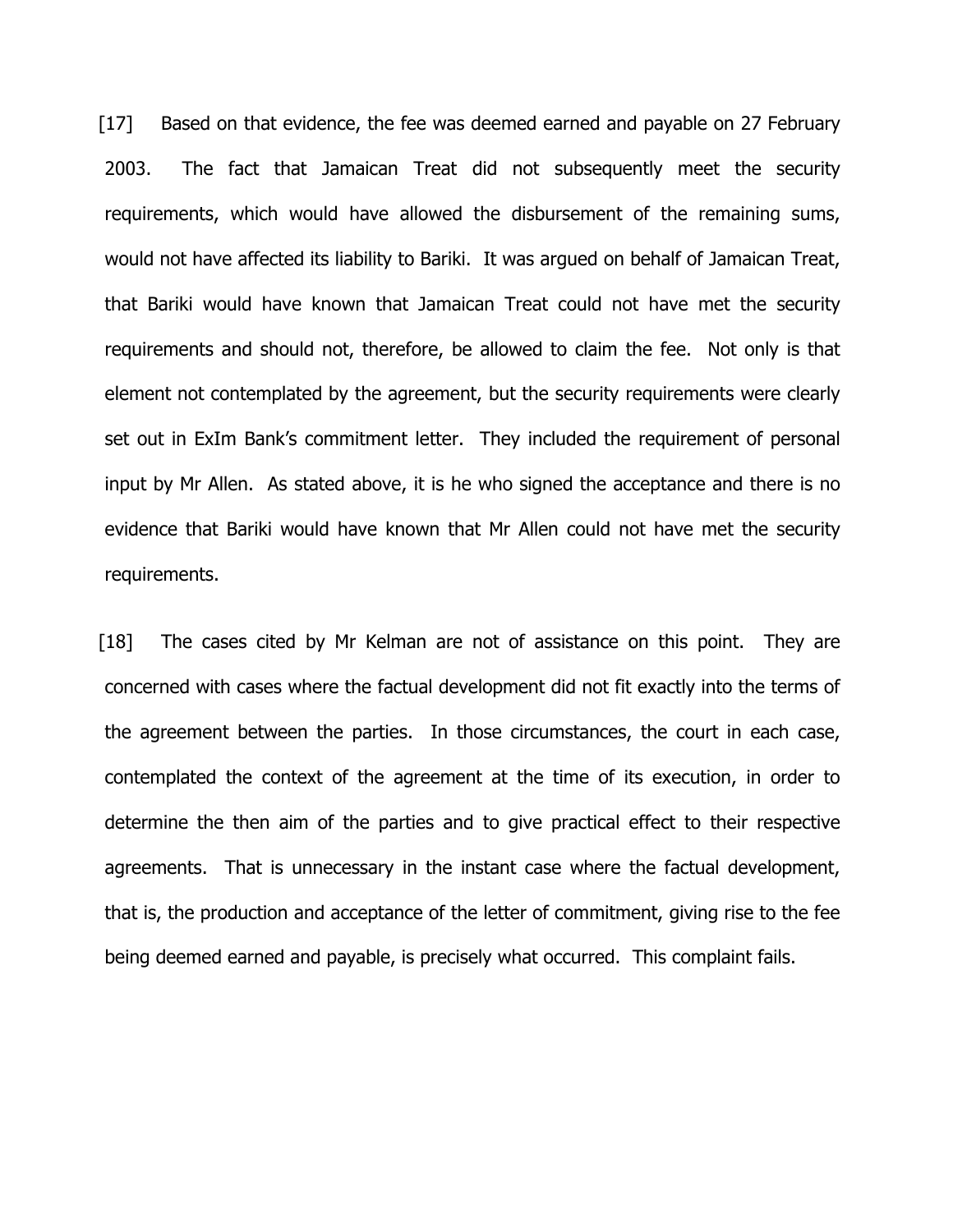#### The long form contract

[19] Despite the name given to it in the litigation, this contract consists of only two typewritten pages. Unlike the short form contract, there was a time limit to the agreement under the long form contract. It was stipulated to commence on 2 January 2002 and end on 31 December 2002.

[20] The main complaint in respect of the learned trial judge's approach and findings in respect of this contract is that she, despite indicators that Mr Duffus was not credible, accepted his evidence in preference to that of Mr Allen. Had the learned trial judge properly weighed the evidence, the argument runs, she would have found that Mr Duffus was "an unreliable and mendacious witness" and that Bariki did not act competently.

[21] Mr Kelman submitted that although an appellate court is unwilling to disturb findings of fact by a trial judge, who had the benefit of seeing and hearing the witnesses, it will disturb a judgment based on those findings if it is of the view that the learned trial judge did not make use of the opportunity which he or she had or that the judgment is unsound. He argued, at paragraph 6 of his written submissions, that the decision in the instant case justifies interference by this court as "it bears several of the flaws which  $\textsf{[Watt (or Thomas) v Thomas [1947] 1 All ER 582]}$  authoritatively declared entitles this" court to do.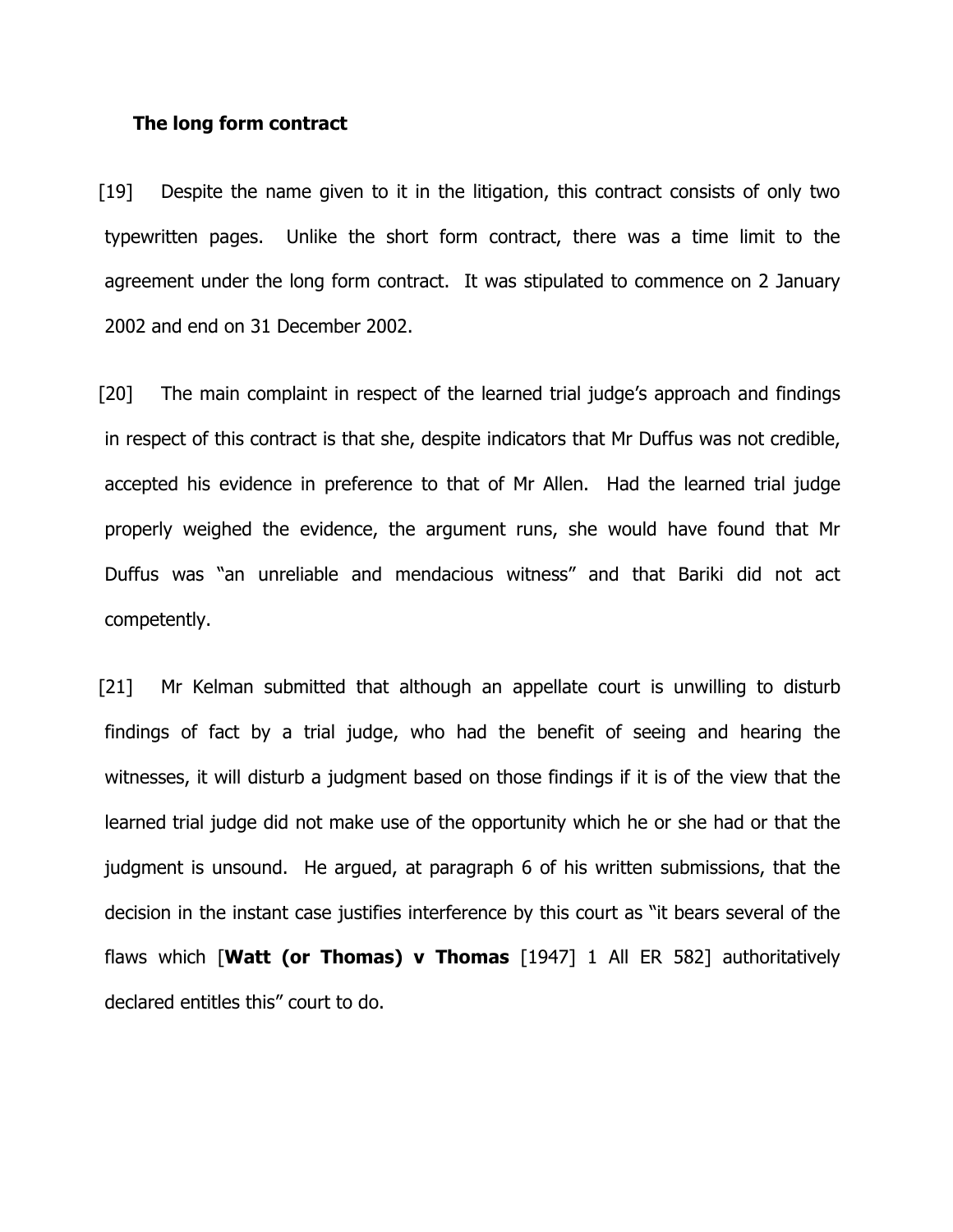[22] In addition to Watt, Mr Kelman relied on Price Waterhouse (A Firm) v Caribbean Steel Company Limited [2011] JMCA Civ 29 and Alcan Jamaica **Company v Carl March** SCCA No 96/2002 (delivered 1 February 2005), in support of his submissions.

[23] In addressing the long form contract, the learned trial judge accurately stated that the defence, as pleaded, was that Jamaican Treat denied that Bariki had provided it with any consulting services. The learned trial judge, after sifting the evidence, found, quite reasonably on the evidence, that Bariki, through Mr Duffus, did in fact provide services to Jamaican Treat. The learned trial judge found, at page 8 of her judgment, that:

> "Mr Allen's evidence under cross-examination is replete with references to instructions he got from his financial advisor Mr. Duffus. He attested to the fact that he did not write cheques himself as they were written by Mr. Duffus who explained their purpose and asked for his signature. Indeed Mr. Duffus in his evidence said he would have to approve all expenditures [sic]….

Mr Allen cannot say he did not receive any service from Mr Duffus – it is the quality he is taking issue with. His displeasure and dissatisfaction seems to stem from the fact that the factory was not up and running over the time BARIKI worked for him."

[24] After identifying that it was the quality of the service that was the subject of Mr Allen's complaint, as stated in his evidence, the learned trial judge observed that no evidence had been provided, which established an objective standard by which the service, actually provided, was to have been judged. She stated at page 9 of her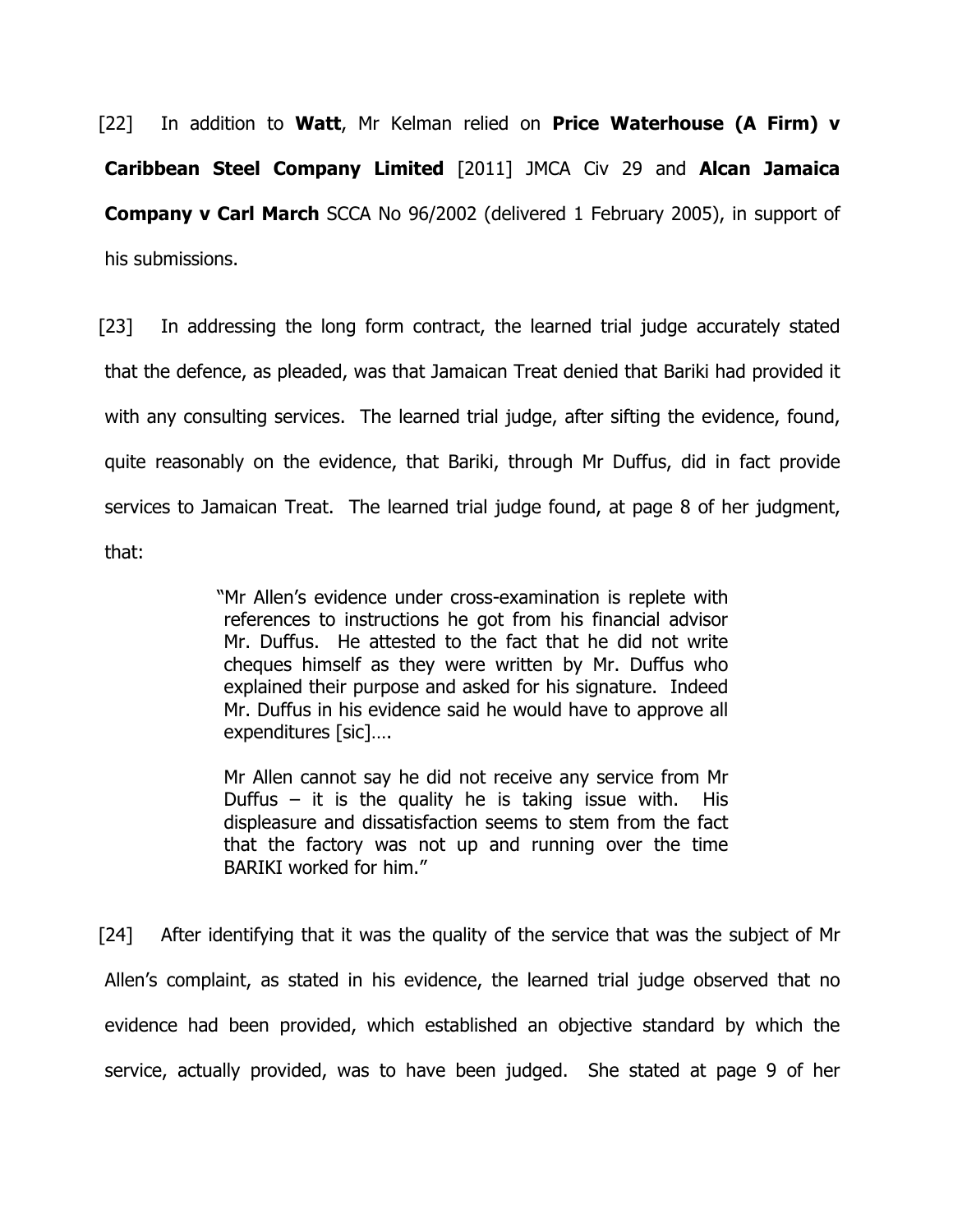judgment that "the fact that [Jamaican Treat's] business did not take off in the way [Mr Allen] wished cannot, without more, be conclusive proof of Mr. Duffus's [sic] professional incompetence".

[25] It is true that during the time Mr Duffus was involved with Jamaican Treat, there was no production. Jamaican Treat did not, however, provide any objective evidence to show that Mr Duffus' performance was substandard. The absence of production, cannot by itself be evidence of incompetence. Indeed, Mr Allen himself explained to ExIm Bank in a letter dated 18 March 2003, that other factors intervened. He said that "very heavy rains in May 2002 destroyed large crops of callaloo. No ackee was available at the time" (page 156 of the record).

[26] The learned trial judge also found that Mr Allen's evidence, in respect of the monies paid to Bariki, was not clear. She found Mr Duffus' evidence in that regard "far more cogent" and supported by the documentary evidence.

[27] The fact that Mr Duffus' evidence, that the loan from JEA was not for production and operations but rather for equipment purchase, was contradicted by the relevant commitment letter which stated that the loan was "to finance working capital", was stressed by Mr Kelman as support for his stance that Mr Duffus' evidence was unworthy of credit. It must be noted, however, that the tribunal of fact is entitled to reject one part of a witness' evidence while accepting the rest. In any event, the evidence reveals that that particular loan was, in fact, used to purchase equipment, for which the vendors had given Jamaican Treat a dead-line to purchase.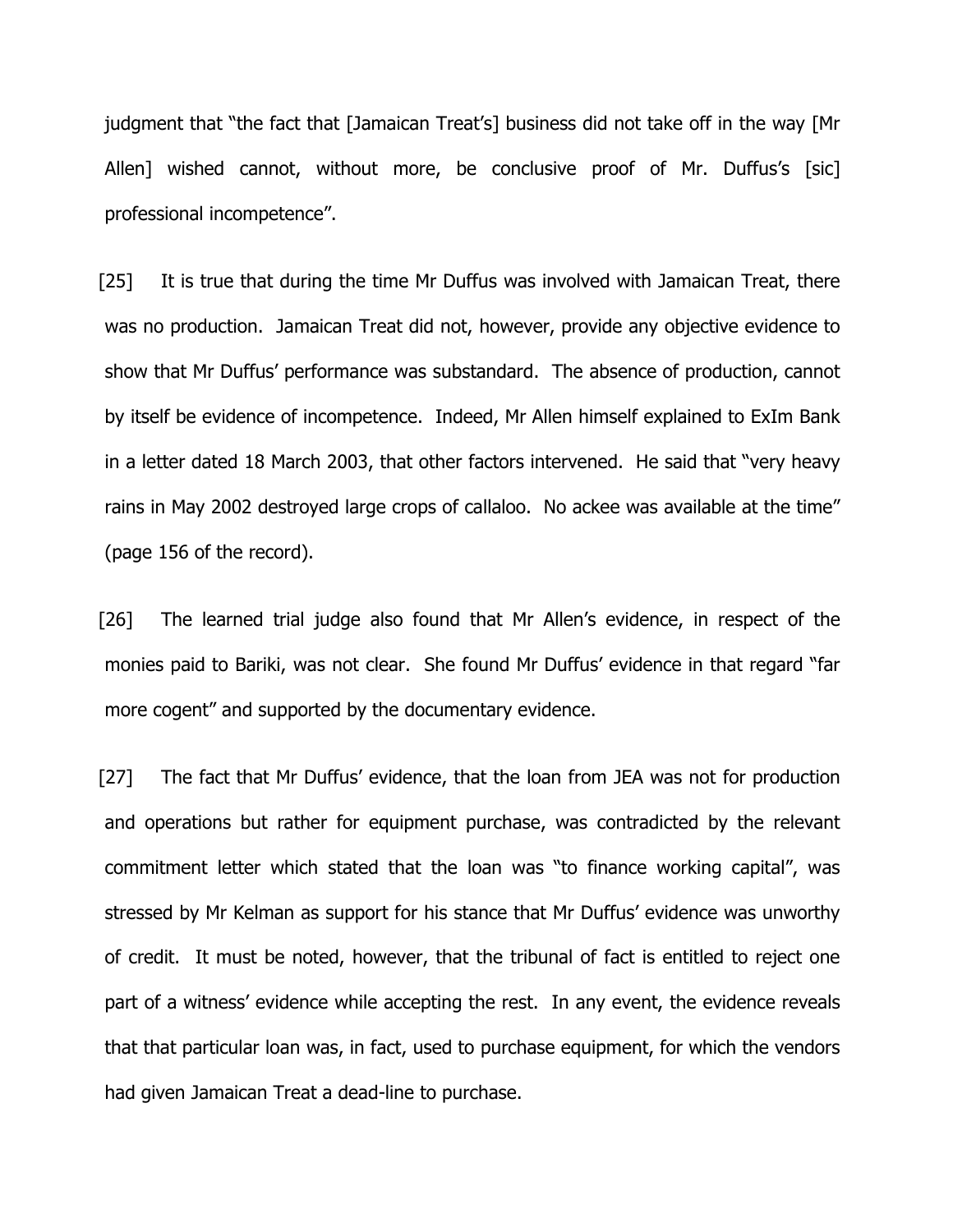[28] Based on the above assessment, there is no reason to disturb the learned trial judge's findings of fact. There is evidence to support those findings and Jamaican Treat's complaint in this regard is, therefore, without merit.

#### Loans

[29] The cross-examination of Mr Allen made it clear that he accepted that monies had been advanced to Jamaican Treat. The learned trial judge found that, not only did Mr Allen know that the monies had been advanced, but that he knew who had advanced the various sums. There is no basis for disturbing her findings in this regard.

#### Conclusion

[30] The complaints by Jamaican Treat cannot be supported. In respect of the short form contract the learned trial judge gave effect to the clear and unambiguous terms of the document. There was no need to venture outside of the terms of this contract in order to interpret the intention of the parties at the time of execution. Jamaican Treat's submission that the contract implied something other than what it stated is without merit.

[31] In respect of the long form contract, the issue was whether Bariki had provided the services contemplated by the contract. The evidence demonstrated that Bariki's representative, Mr Duffus, was actively involved in Jamaican Treat's day to day operations. There was evidence to support the learned trial judge's findings that a service was provided and this court should not disturb those findings.